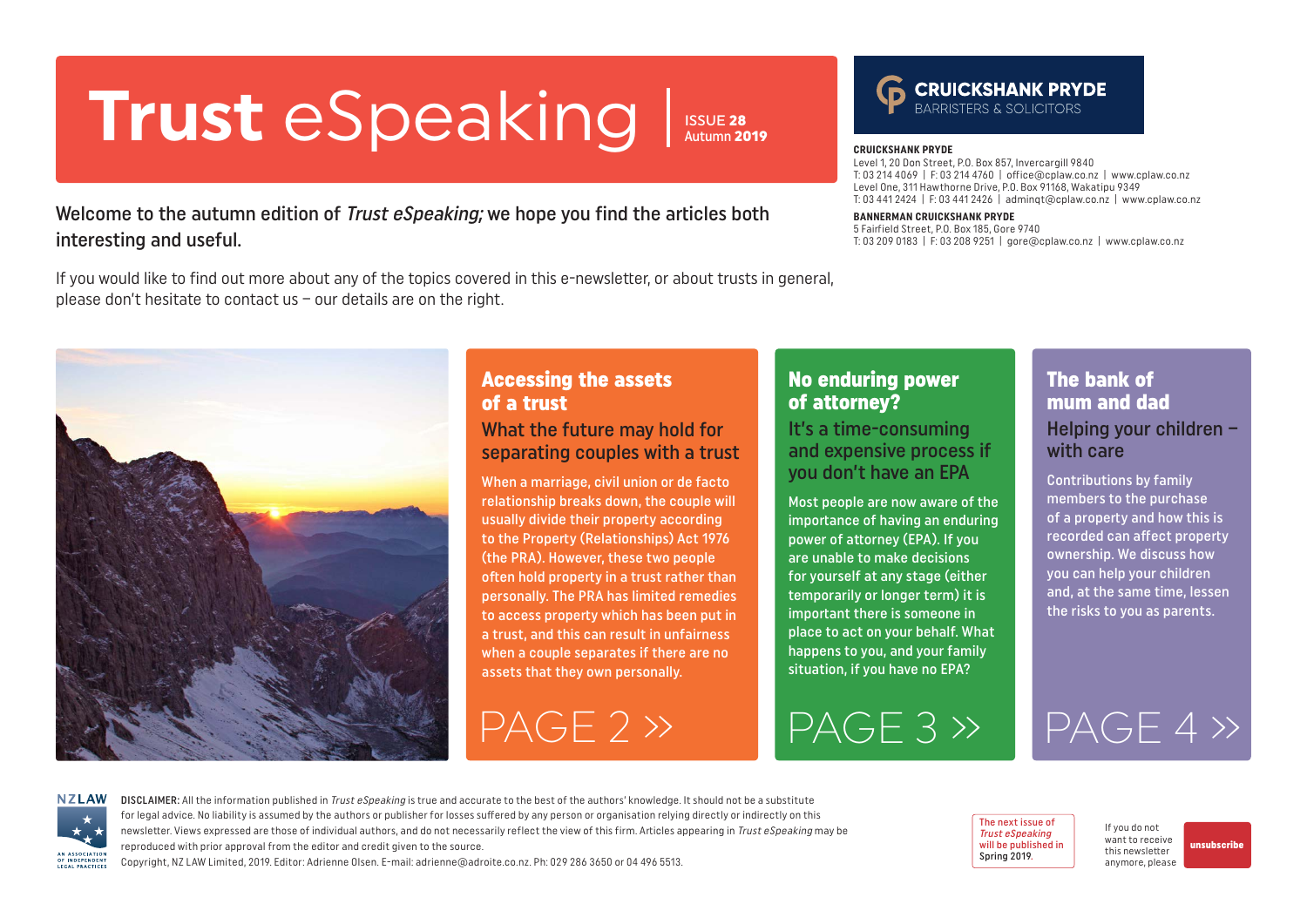## <span id="page-1-0"></span>**Trust** eSpeaking PAGE 2

ISSUE 28 Autumn 2019

## Accessing the assets of a trust

#### What the future may hold for separating couples with a trust

When a marriage, civil union or de facto relationship breaks down, the couple will usually divide their property according to the Property (Relationships) Act 1976 (the PRA). However, these two people often hold property in a trust rather than personally.

The PRA has limited remedies to access property which has been put in a trust, and this can result in unfairness when a couple separates if there are no assets that they own personally.

The Law Commission has undertaken a review of the PRA and proposed that the legislation be changed to make it easier to access trust property when a couple separates.

#### The situation now

In its current form, the PRA gives very limited access to trust property. As a result, New Zealand courts have found a number of other methods to dismantle a trust when a relationship breaks down. For example, the courts have developed ways to help partners who make valuable contributions to trust property in the expectation that their relationship would continue and they would continue to receive benefits as a result of their work or contribution.

Going to court is, however, very expensive. It is already time-consuming to pursue a division of relationship property under the PRA. It can be unrealistic for many people to try and bring a separate claim to try to attack a trust. Attacking a trust can sometimes mean bringing claims in two different courts at the same time, or it can mean more expensive High Court proceedings, rather than less expensive Family Court hearings. This means some people cannot pursue what might be their 'fair share' of relationship property if there was no trust involved.

#### Law Commission proposal

Late last year, the Law Commission released its [Preferred Approach Paper](https://lawcom.govt.nz/sites/default/files/projectAvailableFormats/PRA%20-%20Preferred%20Approach%20-%20Issue%20Paper%2044%20-%20Final.pdf) which sets out a proposal on accessing the assets of a trust. The commission proposes that the PRA contains a single, comprehensive remedy that will allow a



court to make orders when a trust holds property that was produced, preserved, or enhanced by a marriage, civil union or de facto relationship. The amended section of the PRA is expected to apply in three different situations:

- 1. Where property is put in trust during a relationship or in contemplation of the relationship, and putting the property in trust has had the effect of defeating either of the partner's rights
- 2. Where trust property has been sustained by relationship property (i.e. income) or by the actions of either partner, or

3. Where any increase in the value of trust property, or any income from the trust property, is due to either partner's actions or to the use of their relationship property (i.e. income).

### Family Court will have significant power

This proposed provision will give the Family Court significant power. It is expected to apply when one partner uses their income during a relationship to improve or maintain a trust-owned property, rather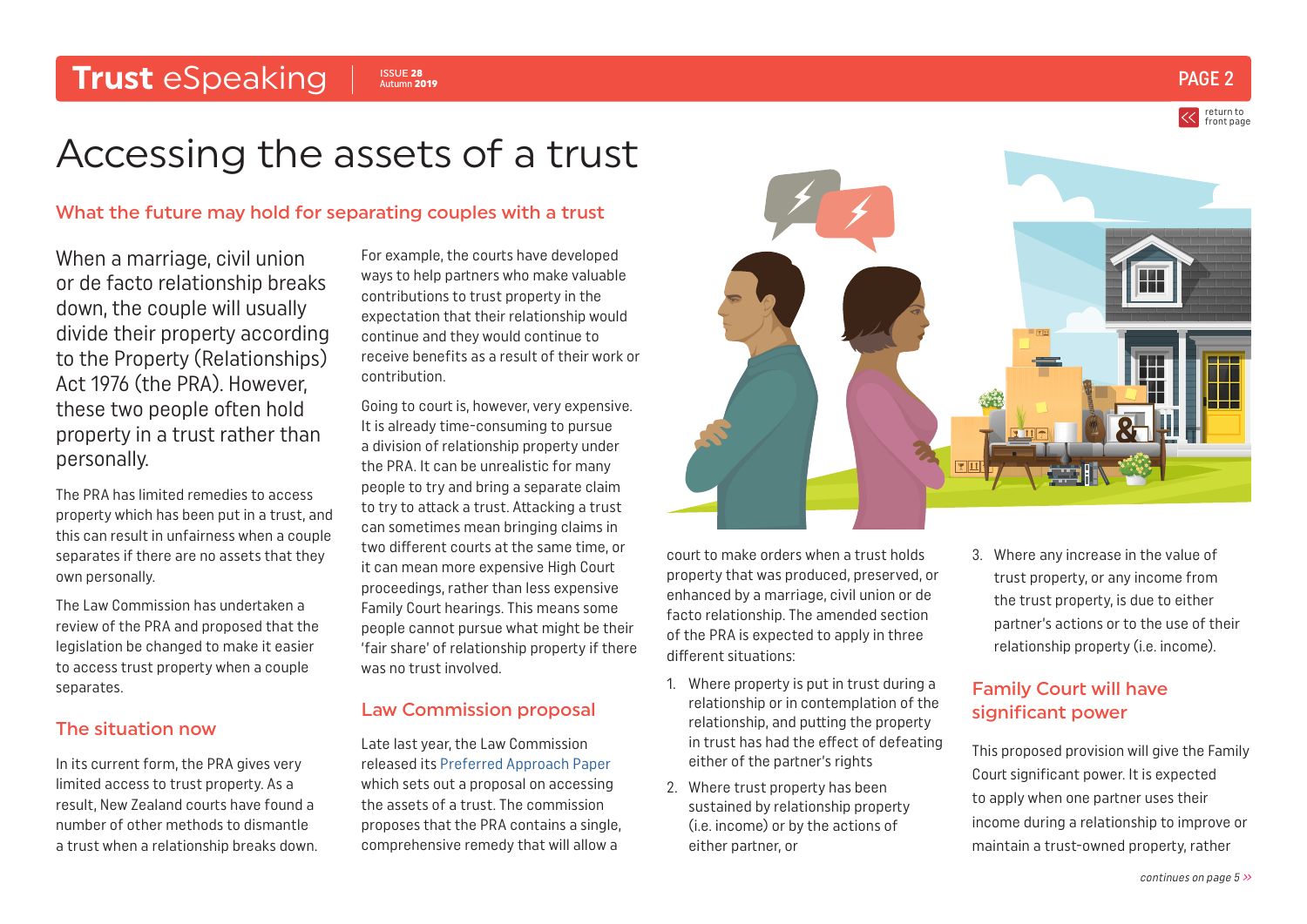<span id="page-2-0"></span>

## No enduring power of attorney?

#### It's a time-consuming and expensive process if you don't have an EPA

Most people are now aware of the importance of having an enduring power of attorney (EPA). If you are unable to make decisions for yourself at any stage (either temporarily or longer term) it is important there is someone in place to act on your behalf. What happens to you, and your family situation, if you have no EPA?

Ensuring you have EPAs (for property and for your health and welfare) is a very important part of keeping your personal

affairs in order. An EPA can be used if you are out of the country for a long time and you need someone to keep an eye on your financial affairs, or if you become mentally incapacitated and cannot look after your property or yourself.

Mental incapacity can happen for a variety of reasons – a car crash or other accident, old age or a medical event. If anything like this happens and you can't manage your own affairs, unless you have a signed EPA, there is no one with an automatic right to step in. Your spouse or partner may be able to deal with some of your jointlyowned assets but they are not authorised to sign on your behalf if you're mentally incapacitated. If there is no EPA, then it is necessary to apply to the Family Court.

#### Family Court orders

The Family Court has power to make a number of orders under the Protection of Personal and Property Rights Act 1988. The two most important orders are the appointment of:

- 1. A welfare guardian to look after the person's personal care and welfare, and
- 2. A manager or managers to take care of the person's property – this includes everything that person owns (bank accounts, investments and so on).

#### Court process

With no EPA, if you need someone to manage your affairs, an application

must be filed in the Family Court before an appointment is made. A doctor's certificate is needed to prove you are mentally incapacitated. The court will appoint an independent lawyer to speak on your behalf – who will usually need to meet you. Other members of your family will usually need to be notified as they have a right to put their views before the court. After hearing from the appointed lawyer, and anyone else who has made their views known, the court will make a decision based on what it thinks is best for you.

Often the court process will only take two or three months. However, it can take longer, especially if some family members oppose the proposed appointment. Other issues can arise, for example, if the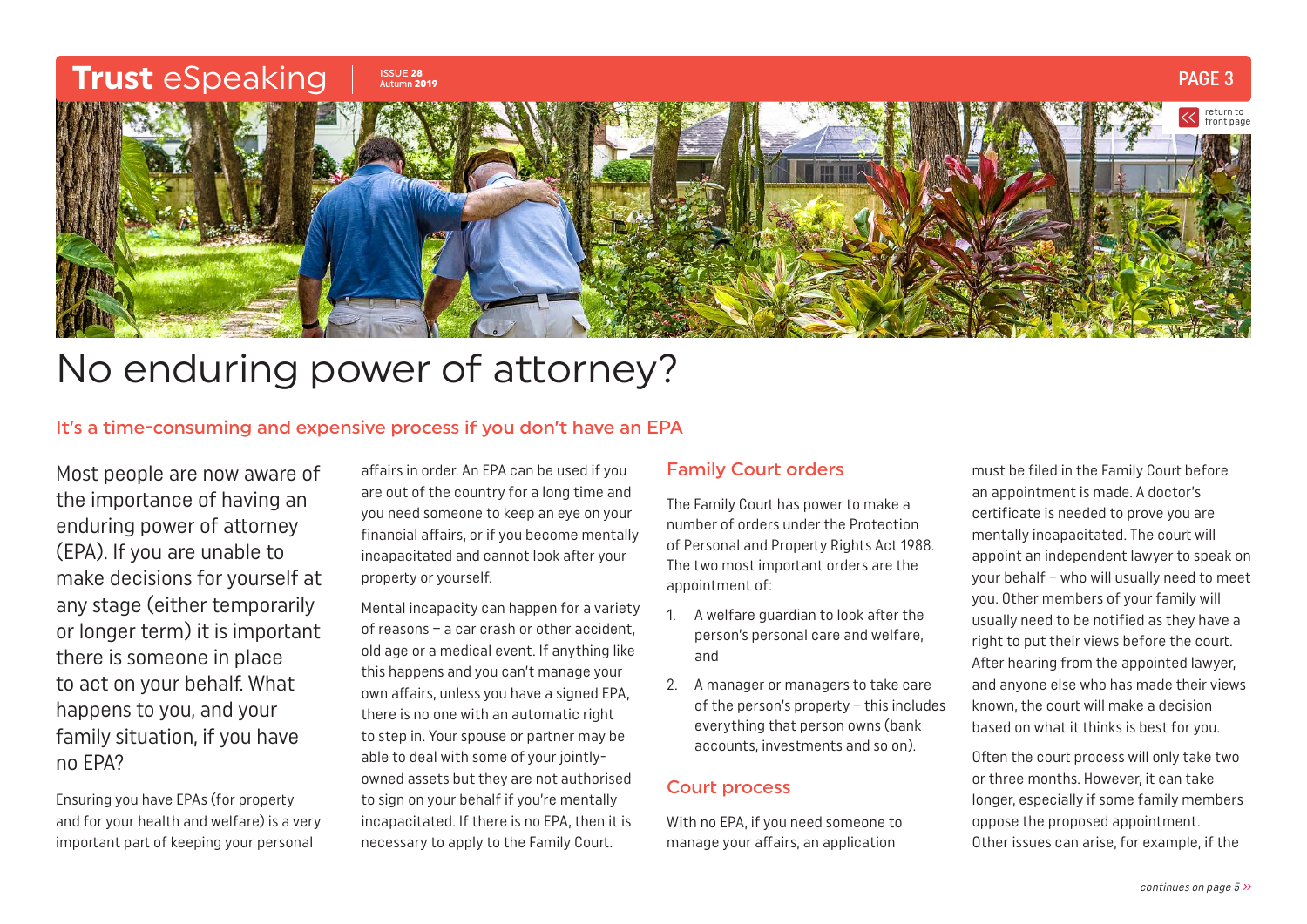#### <span id="page-3-0"></span>**Trust** eSpeaking PAGE 28 and the second experiment of the second experiment of the second experiment of the second experiment of the second experiment of the second experiment of the second experiment of the second experi ISSUE 28 Autumn 2019

return to [front page](#page-0-0)

## The bank of mum and dad

#### Helping your children – with care



Contributions by family members to the purchase of a property and how this is recorded can affect property ownership. We discuss how you can help your children and, at the same time, lessen the risks to you as parents.

New Zealand houses have never been more unaffordable: in the 1950s to 1980s a house cost two to three times the average household income. In the 1990s it was four times the average, and by the 2000s it was up to six times the average household income. When you add in the fact that households are now far more likely to have two incomes (compared with the single income norm of the 1950s), housing looks even less affordable.

#### Parents are increasingly helping out

Unaffordability has led Kiwi families to get creative when it comes to purchasing and financing the purchase of real estate. Many parents have undertaken to:

- » Gift money to children
- » Lend their children money
- » Lend the children money but then sign a gifting certificate to their child's lender
- » Buy a property with children (with or without the expectation they would live there), or
- $\rightarrow$  Buy the property but the children pay all the outgoings, sometimes in lieu of rent, but often in the expectation that the property is 'theirs'.

#### Put it in writing

All of these options add a layer of complexity to property ownership that, if not clearly agreed and recorded in writing, can cause problems later on.

One example is parents who jointly contribute to a multi-unit property with their child and that child's partner. Both couples live in the property, but the parents do not have any interest recorded on the title to the property, nor any underlying documentation recording the arrangement. If the child's relationship

breaks down years later and the lender's records from the joint purchase are long gone, the parents are very vulnerable to a claim by their child's partner that the contribution was a gift – that the partner is entitled under relationship property law to an interest in one half of the property.

Another common example is where parents lend a young couple a capital sum to assist with the deposit on their first home on the understanding that it is a loan. However, nothing is recorded because the purchase can be more complicated if the lender knows the purchasers are borrowing money from more than once source. If the child's relationship breaks down, the law assumes (in the absence of evidence to the contrary) that the money is a gift and the child's partner may take the benefit of half of that gift.

### Yes, it can seem unfair

The reason for these seemingly unfair outcomes is that the law creates a presumption that where a parent transfers money or property to a child then, in the absence of evidence to the contrary, the transfer will be presumed to be a gift.